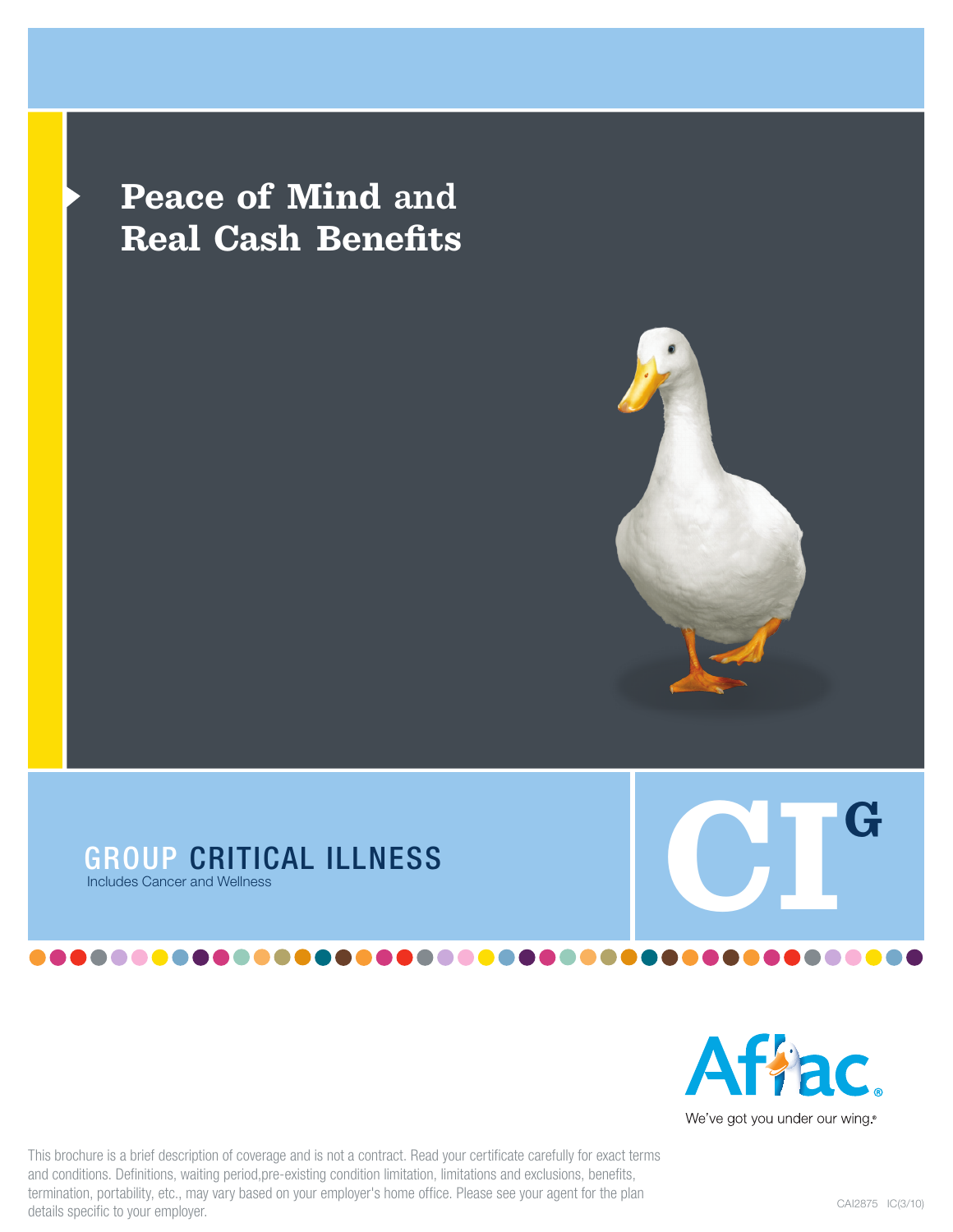# GROUP CRITICAL ILLNESS

Policy Series CAI2800 This brochure is a brief description of coverage and is not a contract. Read your certificate carefully for exact terms and conditions.



# **You can win the battle against a critical illness, but can you handle the added costs?**

### A group critical illness plan helps prepare you for the added costs of battling a specific critical illness.

The good news is that many people with a critical illness survive these lifethreatening battles. Unfortunately, as the recovery process begins, people become aware of the medical bills that have piled up.

### Your recovery doesn't have to be spoiled by medical bills.

With this plan, our goal is to help you and your family cope with and recover from the financial stress of surviving a critical illness.



Employee Benefit: \$ \_\_\_\_\_\_\_\_\_\_\_\_\_\_\_\_\_\_\_ Spouse Benefit:  $\qquad \qquad$  \$ \_\_\_\_\_ Child Benefit:  $\qquad \qquad \bullet$ (25 percent of the primary insured amount) Total Weekly Deduction:  $\qquad \qquad \$ 

This work sheet is for illustration purposes only. It does not imply coverage.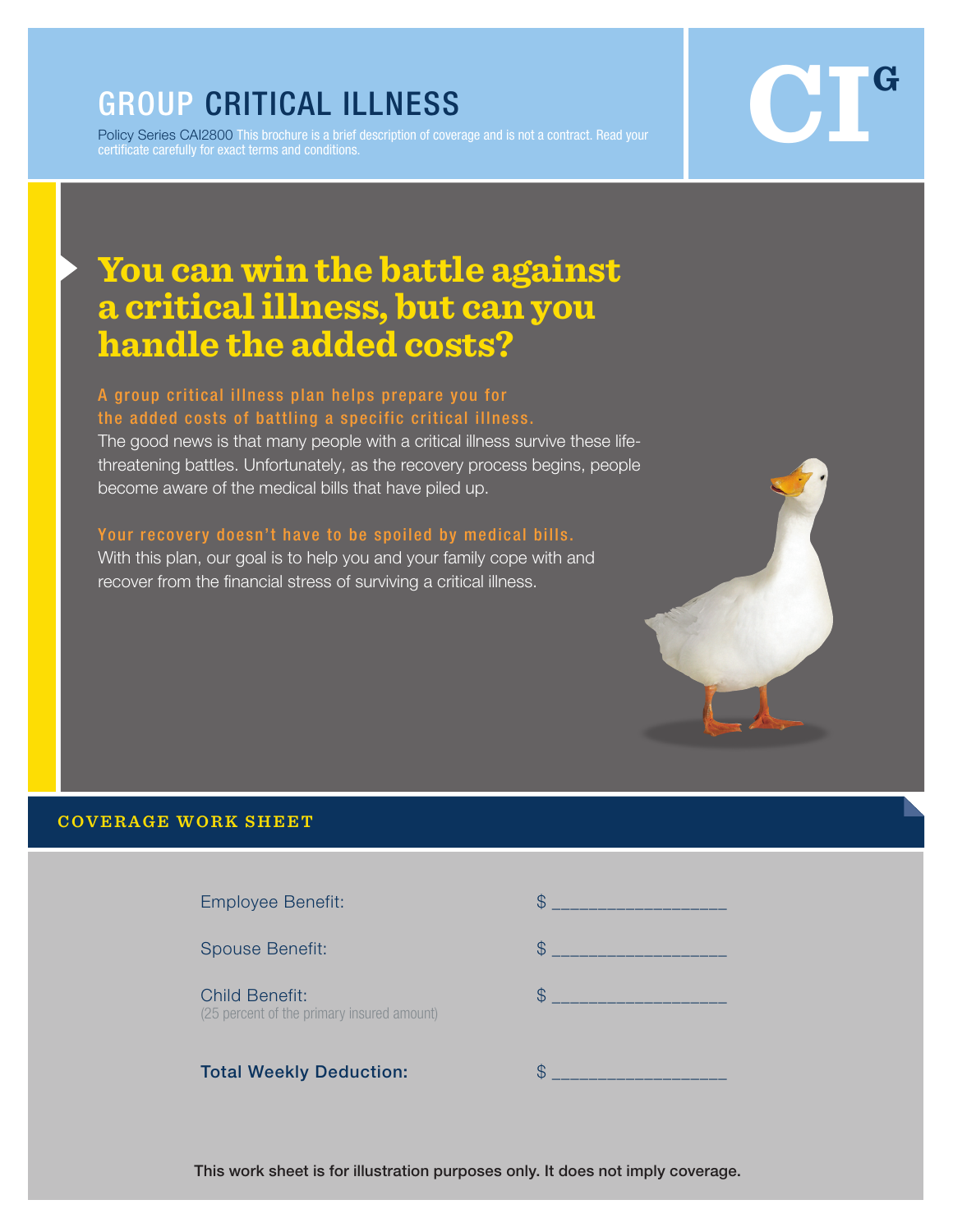### COVERED CRITICAL ILLNESSES:<sup>1</sup>

| <b>CANCER (Internal or Invasive)</b>                 | $100\%$ |
|------------------------------------------------------|---------|
| <b>HEART ATTACK (Myocardial Infarction)</b>          | 100%    |
| STROKE (Apoplexy or Cerebral Vascular Accident) 100% |         |
| <b>MAJOR ORGAN TRANSPLANT</b>                        | $100\%$ |

### FIRST-OCCURRENCE BENEFIT

After the waiting period, a lump sum benefit is payable upon initial diagnosis of a covered critical illness. Employee benefit amounts available from \$5,000 to \$50,000. Spouse coverage is also available in benefit amounts up to \$25,000. If you are deemed ineligible due to a previous medical condition, you still retain the ability to purchase Spouse coverage.

### ADDITIONAL OCCURRENCE BENEFIT

If an insured collects full benefits for a critical illness under the plan and later has one of the remaining covered critical illnesses, then we will pay the full benefit amount for each additional illness. Occurrences must be separated by at least six months.

### **\$50 HEALTH SCREENING BENEFIT**

### (Employee and Spouse only)

After the waiting period, an insured may receive a maximum of \$50 for any one covered health screening test per calendar year. We will pay this benefit regardless of the results of the test. Payment of this benefit will not reduce the critical illness benefit payable under your certificate. There is no limit to the number of years the insured can receive the health screening benefit; it will be paid as long as the certificate remains in force. This benefit is payable for the covered Employee and Spouse. This benefit is not paid for Dependent Children.

### COVERED HEALTH SCREENING TESTS INCLUDE:

- Mammography
- Colonoscopy
- Pap smear
- Breast ultrasound
- Chest X-ray
- PSA (blood test for prostate cancer)
- Stress test on a bicycle or treadmill
- Bone marrow testing
- CA 15-3 (blood test for breast cancer)

| <b>RENAL FAILURE (End-Stage)</b>            | $100\%$ |
|---------------------------------------------|---------|
| CARCINOMA IN SITU <sup>2</sup>              | 25%     |
| CORONARY ARTERY BYPASS SURGERY <sup>2</sup> | 25%     |

### RE-OCCURRENCE BENEFIT

If an insured collects full benefits for a covered condition and is later diagnosed with the same condition, we will pay the full benefit again. The two dates of diagnosis must be separated by at least 12 months, or for cancer, 12 months treatment free. Cancer that has spread (metastasized) even though there is a new tumor, will not be considered an additional occurrence unless the Insured has gone treatment free for 12 months.

### CHILD COVERAGE AT NO ADDITIONAL COST

Each Dependent Child is covered at 25 percent of the primary insured amount at no additional charge.



- CA 125 (blood test for ovarian cancer)
- CEA (blood test for colon cancer)
- Flexible sigmoidoscopy
- Hemocult stool analysis
- Serum protein electrophoresis (blood test for myeloma)
- Thermography
- Fasting blood glucose test
- Serum cholesterol test to determine level of HDL and LDL

<sup>1</sup>All covered conditions are subject to the definitions found in your certificate. 2 If a benefit is paid for Carcinoma in Situ, the Internal Cancer benefit will be reduced by 25 percent. If a benefit is paid for Coronary Artery Bypass Surgery, the Heart Attack benefit will be reduced by 25 percent.

### **WHAT IS NOT COVERED, LIMITATIONS AND EXCLUSIONS, AND TERMS YOU NEED TO KNOW**

### IF DIAGNOSIS OCCURS AFTER THE AGE OF 70, HALF OF THE BENEFIT IS PAYABLE.

The plan contains a 30-day waiting period. This means that no benefits are payable for any insured who has been diagnosed before your coverage has been in force 30 days from the effective date. If an insured is first diagnosed during the waiting period, benefits for treatment of that critical illness will apply only to loss starting after 12 months from the Effective Date or the Employee can elect to void the coverage and receive a full refund of premium.

The applicable benefit amount will be paid if: the date of diagnosis is after the waiting period; the date of diagnosis occurs while the certificate is in force; and the cause of the illness is not excluded by name or specific description.

### EXCLUSIONS

Benefits will not be paid for loss due to:

- Intentionally self-inflicted injury or action;
- Suicide or attempted suicide while sane or insane;
- Illegal activities or participation in an illegal occupation;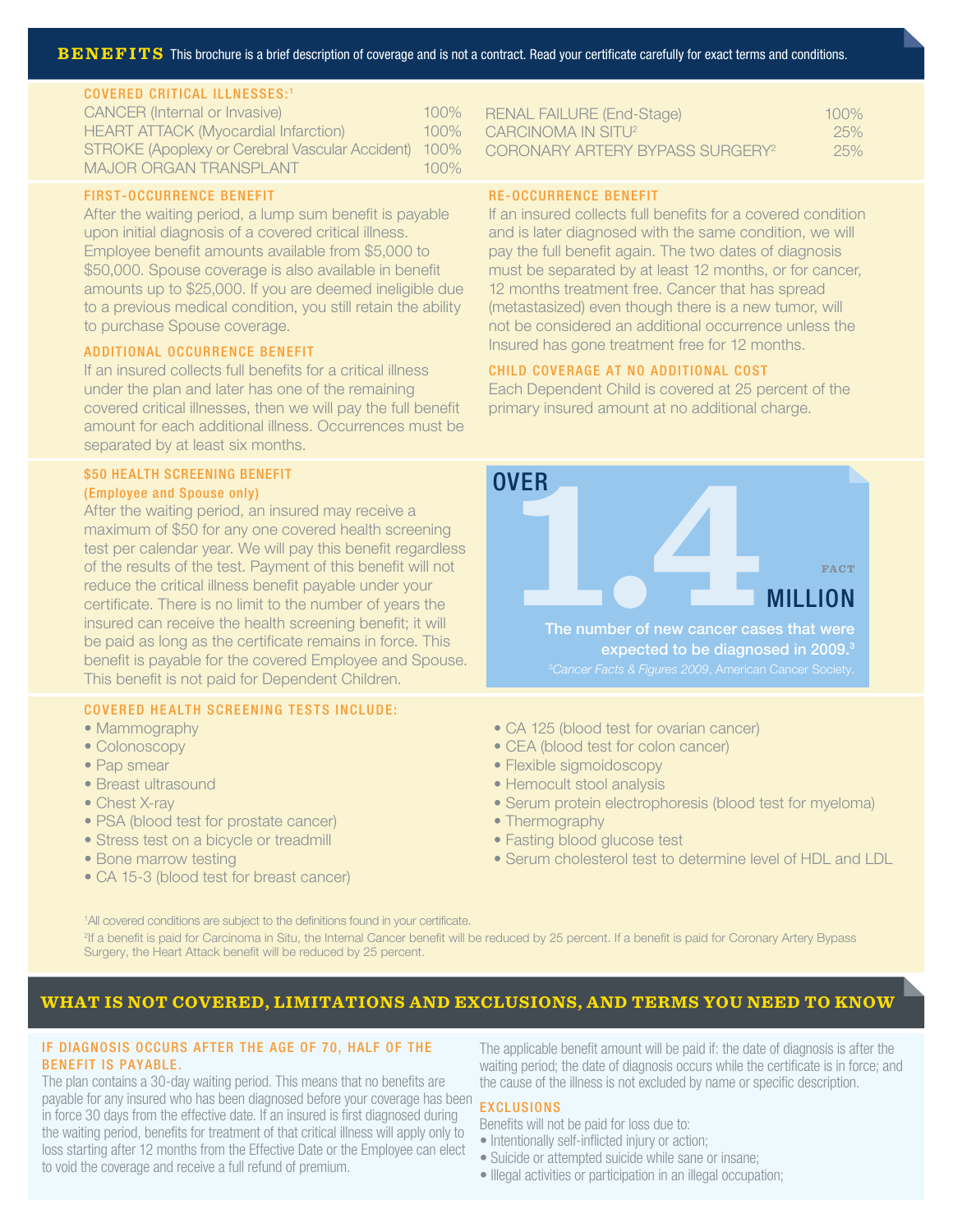### **WHAT IS NOT COVERED, LIMITATIONS AND EXCLUSIONS, AND TERMS YOU NEED TO KNOW**

- War, whether declared or undeclared or military conflicts, participation in an insurrection or riot, civil commotion or state of belligerence;
- Substance abuse; or
- Pre-Existing Conditions (except as stated below).

No benefits will be paid for loss which occurred prior to the Effective Date.

No benefits will be paid for diagnosis made or treatment received outside of the United States.

### PRE-EXISTING CONDITION LIMITATION

Pre-Existing Condition means a sickness or physical condition which, within the 12-month period prior to the Effective Date, resulted in the insured receiving medical advice or treatment.

We will not pay benefits for any critical illness starting within 12 months of the Effective Date which is caused by, contributed to, or resulting from a Pre-

Existing Condition. A claim for benefits for loss starting after 12 months from the Effective Date will not be reduced or denied on the grounds that it is caused by a Pre-Existing Condition. A critical illness will no longer be considered pre-existing at the end of 12 consecutive months starting and ending after the Effective Date.

### TERMS YOU NEED TO KNOW

The **Effective Date** of your insurance will be the date shown in your Certificate Schedule.

**Employee** means the insured as shown in the Certificate Schedule.

Spouse means an Employee's legal wife or husband.

Dependent Children means your natural children, stepchildren, legally adopted children, or children placed for adoption, who are unmarried, chiefly dependent on you or your Spouse for support, and younger than age 25.

However, if any child is incapable of self-sustaining employment due to mental retardation or physical handicap and is dependent on a parent(s) for support, the above age of 25 limitation shall not apply. Proof of such incapacity and dependency must be furnished to the company within 31 days following such child's 25th birthday.

Treatment means consultation, care, or services provided by a physician, including diagnostic measures and taking prescribed drugs and medicines.

Major Organ Transplant means undergoing surgery as a recipient of a transplant of a human heart, lung, liver, kidney, or pancreas.

Myocardial Infarction (Heart Attack) means the death of a portion of the heart muscle (myocardium) resulting from a blockage of one or more coronary arteries. Heart Attack does not include any other disease or injury involving the cardiovascular system. Cardiac arrest not caused by a Myocardial Infarction is not a Heart Attack. The diagnosis must include all of the following criteria: 1. New and serial eletrocardiographic (EKG) findings consistent with Myocardial Infarction; 2. Elevation of cardiac enzymes above generally accepted laboratory levels of normal [in case of creatine phosphokinase (CPK), a CPK-MB measurement must be used]; and 3. Confirmatory imaging studies such as thallium scans, MUGA scans, or stress echocardiograms.

**Stroke** means apoplexy (due to rupture or acute occlusion of a cerebral artery), or a cerebral vascular accident or incident which is first manifested on or after your Effective Date. Stroke does not include transient ischemic attacks and attacks of vertebrobasilar ischemia. We will pay a benefit for Stroke that produces permanent clinical neurological sequela following an initial diagnosis

made after any applicable Waiting Period. We must receive evidence of the permanent neurological damage provided from computed axial tomography (CAT scan) or magnetic resonance iImaging (MRI). Stroke does not mean head injury, transient ischemic attack, or chronic cerebrovascular insufficiency.

**Cancer** (Internal or Invasive) means a malignant tumor characterized by the uncontrolled growth and spread of malignant cells and the invasion of distant tissue. Cancer includes leukemia. Excluded are Cancers that are noninvasive, such as (1) Premalignant tumors or polyps; (2) Carcinoma in Situ; (3) Any skin cancers except melanomas; (4) Basal cell carcinoma and squamous cell carcinoma of the skin; and (5) Melanoma that is diagnosed as Clark's Level I or II or Breslow thickness less than .77 mm.

Cancer is also defined as a disease which meets the diagnosis criteria of malignancy established by The American Board of Pathology after a study of the histocytologic architecture or pattern of the suspect tumor, tissue, or specimen.

Carcinoma in Situ means Cancer that is in the natural or normal place, confined to the site of origin without having invaded neighboring tissue.

Renal Failure (Kidney Failure) means the end-stage renal failure presenting as chronic, irreversible failure of both of your kidneys to function. The Kidney Failure must necessitate regular renal dialysis, hemodialysis or peritoneal dialysis (at least weekly); or which results in kidney transplantation. Renal failure is covered, provided it is not caused by a traumatic event, including surgical traumas.

Coronary Artery Bypass Surgery means undergoing open heart surgery to correct narrowing or blockage of one or more coronary arteries with bypass grafts, but excluding procedures such as but not limited to balloon angioplasty, laser relief, stents or other nonsurgical procedures.

A doctor, physician, or pathologist does not include an insured or a family member.

### PORTABLE COVERAGE

When coverage would otherwise terminate because the Employee ends employment with the employer, coverage may be continued. The Employee will continue the coverage that is in force on the date employment ends, including dependent coverage then in effect.

The Employee will be allowed to continue the coverage until the earlier of the date the Employee fails to pay the required premium or the date the group master policy is terminated. Coverage may not be continued if the Employee fails to pay any required premium or the group master policy terminates.

### **TERMINATION**

Coverage will terminate on the earliest of: (1) The date the master policy is terminated; (2) The 31st day after the premium due date if the required premium has not been paid; (3) The date the insured ceases to meet the definition of an Employee as defined in the master policy; or (4) The date the Employee is no longer a member of the class eligible.

Coverage for an insured Spouse or Dependent Child will terminate on the earliest of: (1) The date the master policy is terminated; (2) The 31st day after the premium due date if the required premium has not been paid; (3) The premium due date following the date the Spouse or Dependent Child ceases to be a dependent; or (4) The premium due date following the date we receive a written request to terminate coverage for a Spouse and/or Dependent Children.

# **We've got you under our wing.**®

aflacgroupinsurance.com1.800.433.3036

The certificate to which this sales material pertains is written only in English; the certificate prevails if interpretation of this material varies.

This brochure is a brief description of coverage and is not a contract. Read your certificate carefully for exact terms and conditions. This brochure is subject to the terms, conditions, and limitations of Policy Form Series CAI2800.